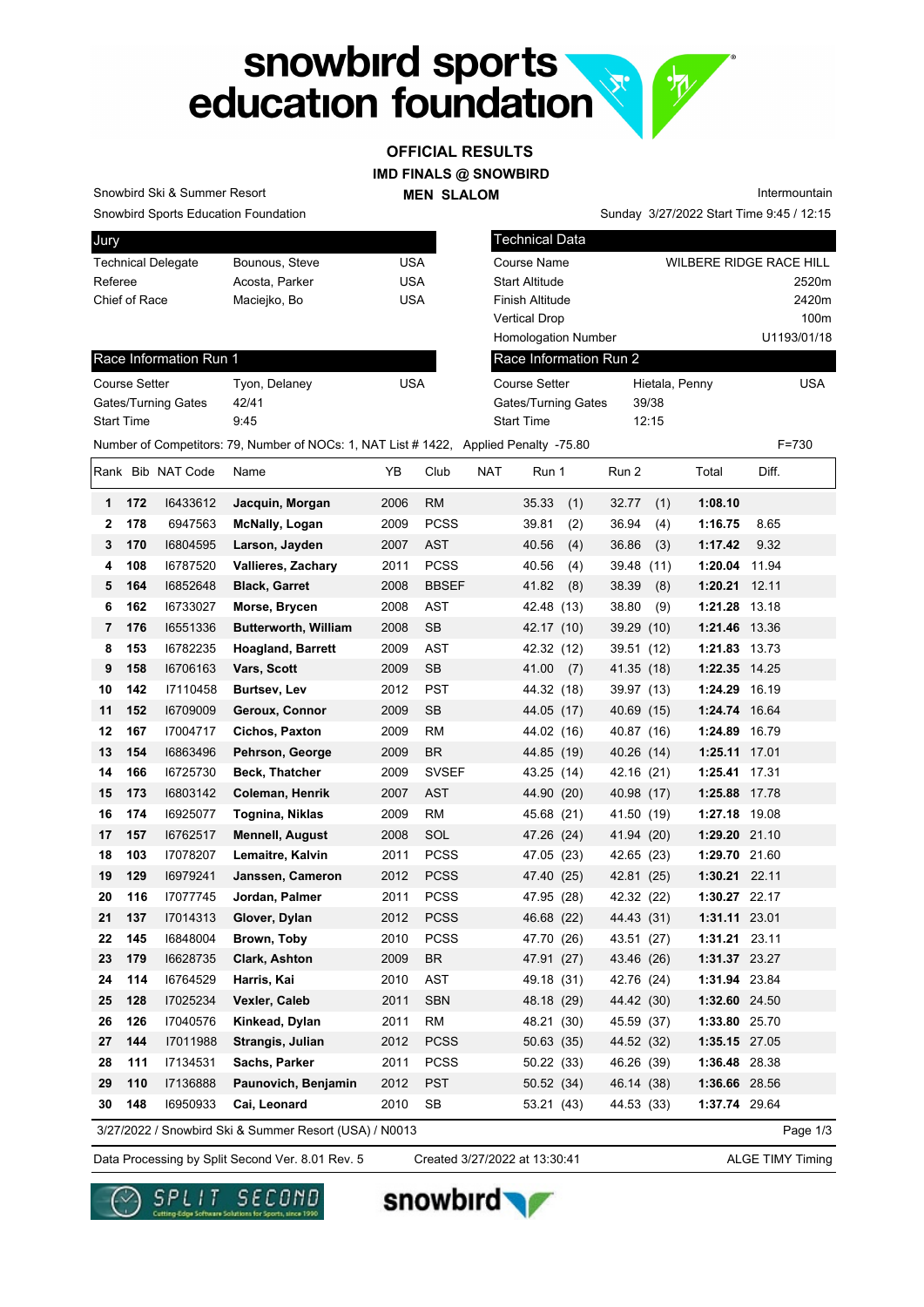## **IMD FINALS @ SNOWBIRD MEN SLALOM OFFICIAL RESULTS**

Snowbird Sports Education Foundation Snowbird Ski & Summer Resort

### Intermountain

Sunday 3/27/2022 Start Time 9:45 / 12:15

|    |     | Rank Bib NAT Code | Name                      | YB   | Club         | <b>NAT</b> | Run 1       | Run 2       | Total          | Diff. |
|----|-----|-------------------|---------------------------|------|--------------|------------|-------------|-------------|----------------|-------|
| 31 | 135 | 17087381          | Karr, Logan               | 2010 | <b>RM</b>    |            | 51.67 (37)  | 46.33 (40)  | 1:38.00 29.90  |       |
| 32 | 149 | 17089088          | Hertzel, Caliden          | 2012 | <b>BR</b>    |            | 52.76 (41)  | 45.31 (36)  | 1:38.07 29.97  |       |
| 33 | 117 | 16868899          | Papangkorn, Winston       | 2010 | <b>SB</b>    |            | 53.88 (46)  | 44.35 (29)  | 1:38.23 30.13  |       |
| 34 | 101 | 17027939          | <b>Baker, Collyer</b>     | 2013 | <b>SBN</b>   |            | 51.45 (36)  | 47.33 (42)  | 1:38.78 30.68  |       |
| 35 | 134 | 17127417          | Andrasko, Stephen         | 2012 | <b>SBN</b>   |            | 52.62 (38)  | 48.01 (44)  | 1:40.63 32.53  |       |
| 36 | 121 | 17003934          | Kaufman Angell, Nico      | 2012 | <b>PCSS</b>  |            | 52.63 (39)  | 48.42 (45)  | 1:41.05 32.95  |       |
| 37 | 133 | 17037143          | Pani, Rohan               | 2010 | <b>RM</b>    |            | 52.63 (39)  | 49.39 (49)  | 1:42.02 33.92  |       |
| 38 | 132 | 17021055          | Blayden, Knox             | 2010 | <b>SB</b>    |            | 53.55 (44)  | 48.49 (46)  | 1:42.04 33.94  |       |
| 39 | 124 | 16973032          | Svendsen, Aksel           | 2010 | <b>AST</b>   |            | 53.16 (42)  | 49.42 (50)  | 1:42.58 34.48  |       |
| 40 | 138 | I7136295          | Kehr, Jasper              | 2011 | <b>PCSS</b>  |            | 55.91 (49)  | 46.72 (41)  | 1:42.63 34.53  |       |
| 41 | 109 | 16943551          | Looney, Jack              | 2011 | <b>SB</b>    |            | 53.57 (45)  | 49.45 (51)  | 1:43.02 34.92  |       |
| 42 | 122 | 16943547          | Looney, Sam               | 2012 | <b>SB</b>    |            | 55.92 (50)  | 47.45 (43)  | 1:43.37 35.27  |       |
| 43 | 143 | 17136636          | <b>Stansbury, William</b> | 2012 | <b>PCSS</b>  |            | 54.33 (48)  | 49.20 (48)  | 1:43.53 35.43  |       |
| 44 | 130 | 17130995          | Donigan, Owen             | 2010 | <b>RM</b>    |            | 54.25 (47)  | 51.78 (56)  | 1:46.03 37.93  |       |
| 45 | 112 | 16828780          | Sun, Patrick              | 2011 | <b>IND</b>   |            | 56.36 (53)  | 50.51 (53)  | 1:46.87 38.77  |       |
| 46 | 146 | 17077123          | Kohler, Pax               | 2012 | <b>PCSS</b>  |            | 1:05.67(66) | 45.01 (35)  | 1:50.68 42.58  |       |
| 47 | 136 | 17085296          | Hau, Alois                | 2010 | <b>SBN</b>   |            | 58.71 (54)  | 52.25 (58)  | 1:50.96 42.86  |       |
| 48 | 171 | 17069701          | Wright, Evan              | 2008 | <b>BBSEF</b> |            | 59.11 (55)  | 52.18 (57)  | 1:51.29 43.19  |       |
| 49 | 107 | 17132924          | <b>Cuttlers, Simon</b>    | 2013 | <b>BBSEF</b> |            | 59.80 (57)  | 51.64 (55)  | 1:51.44 43.34  |       |
| 50 | 119 | 17090592          | Chen, Aaron               | 2011 | <b>RM</b>    |            | 59.24 (56)  | 55.37 (62)  | 1:54.61 46.51  |       |
| 51 | 141 | 17173556          | Quisenberry, Lucas        | 2013 | <b>SB</b>    |            | 1:03.64(60) | 51.33 (54)  | 1:54.97 46.87  |       |
| 52 | 140 | 17147138          | <b>Wucetich, William</b>  | 2013 | <b>RM</b>    |            | 1:00.28(58) | 54.94 (61)  | 1:55.22 47.12  |       |
| 53 | 150 | 16884211          | Nokes, Gavin              | 2011 | <b>AST</b>   |            | 1:03.91(61) | 53.44 (60)  | 1:57.35 49.25  |       |
| 54 | 102 | 17088534          | Karr, Bronson             | 2013 | <b>PCFT</b>  |            | 1:04.79(64) | 52.80 (59)  | 1:57.59 49.49  |       |
| 55 | 105 | 17084743          | Taylor, Hugo              | 2012 | <b>SBN</b>   |            | 1:00.42(59) | 59.37 (65)  | 1:59.79 51.69  |       |
| 56 | 123 | 16855065          | <b>Callantine, Miles</b>  | 2010 | <b>SBN</b>   |            | 1:03.98(62) | 56.69 (63)  | 2:00.67 52.57  |       |
| 57 | 125 | 16947060          | Petersen, Jack            | 2010 | <b>SB</b>    |            | 1:05.56(65) | 56.86 (64)  | 2:02.42 54.32  |       |
| 58 | 139 | 17173393          | <b>Stokes, Aristotle</b>  | 2011 | <b>SB</b>    |            | 1:14.27(67) | 1:00.27(66) | 2:14.541:06.44 |       |
|    |     |                   |                           |      |              |            |             |             |                |       |

#### **NOT PERMITTED TO START 1st RUN**

|     | DID NOT START 1st RUN: 3 competitors |          |           |
|-----|--------------------------------------|----------|-----------|
| 165 | 16888475 McCausland, Anson           | 2008 AST |           |
| 151 | 16803471 Clark, Charlie              | 2009 AST |           |
| 115 | 16980340 <b>Solander, Erik</b>       |          | 2012 PCSS |

#### **DID NOT FINISH 1st RUN: 7 competitors**

| 177 | 16884201 | <b>Nokes, Everett</b>  | 2009 | AST          | 43.90 (28)   |
|-----|----------|------------------------|------|--------------|--------------|
| 168 | 16842299 | Pruksirisombut, Steven | 2009 | <b>PST</b>   | 36.57<br>(2) |
| 161 | 16789184 | Schlegel, Samuel       | 2008 | SB           |              |
| 159 | 16761052 | Still, Emerson         | 2009 | - SB         | 37.81<br>(6) |
| 120 | 7036538  | <b>Baird Axel</b>      | 2011 | <b>PCSS</b>  | 44.96 (34)   |
| 113 | 16909100 | <b>Holland, Xavier</b> | 2013 | <b>BBSEF</b> | 48.75 (47)   |
| 104 | 16978442 | Ennen. Carter          | 2010 | <b>PCSS</b>  | 50.00 (52)   |
|     |          |                        |      |              |              |

3/27/2022 / Snowbird Ski & Summer Resort (USA) / N0013

Page 2/3

Data Processing by Split Second Ver. 8.01 Rev. 5 Created 3/27/2022 at 13:30:41 ALGE TIMY Timing

Created 3/27/2022 at 13:30:41